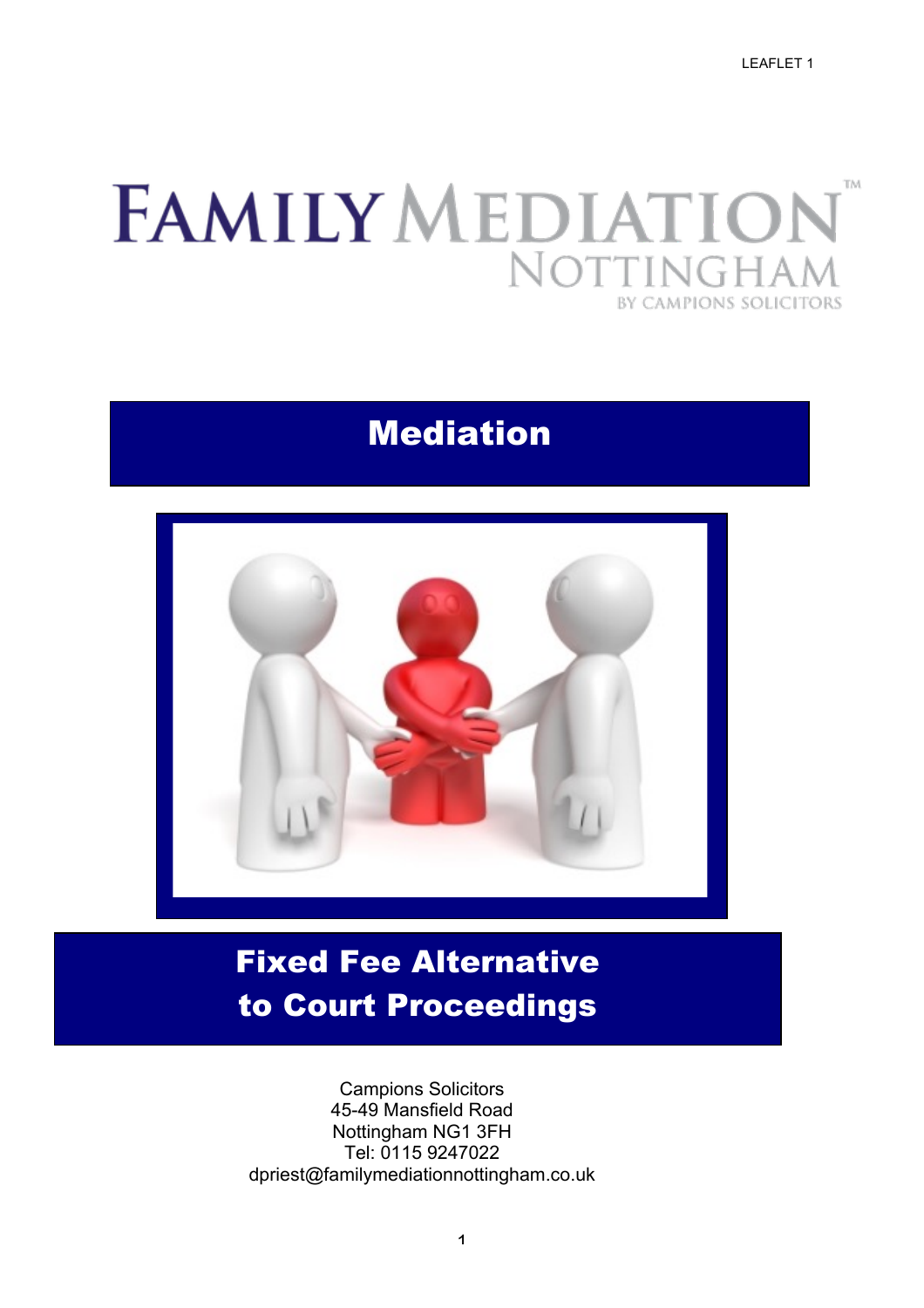#### **What is mediation?**

- · Mediation helps families where a relationship has broken down to reach an agreement about the future.
- · Mediation enables couples whose relationship has broken down to make decisions on a face to face basis.
	- It is an effective route to resolving family issues.
- · A mediator gives impartial and independent Information to separating or divorcing couples about legal rights and procedure.
- · It is an alternative to court proceedings or can work alongside proceedings.
- · We offer a safe, neutral place that provides a managed structured environment. It is an alternative family method of resolution and aims to be non-confrontational.

#### **What issues can mediation assist with?**

- **Children** for example issues about where the children reside or whom they spend their time with.
- · **Finances**  for example, issues surrounding property, pensions, savings, investments, debts, maintenance. Our mediator is a specialist and experienced Family Lawyer that also deals with high value assets, therefore we can offer a specialist mediation service where there are extensive assets to be resolved.
	- **Divorce / Separation -** We realise that people often want to discuss this and not simply brush over the issues and procedure. Mediation helps separating couples to try to decide together what is the best way forward for themselves and their family.
	- · **Cohabitation -** There are now more couples than ever before simply cohabiting, often for longer than well established marriages. The law in this area is distinct but in no way less valued.
- · **Grandparents -** We can also assist Grandparents with issues over contact with grandchildren.
- · **Inheritance & Probate matters -** we can assist in matters where matters where inheritance or probate issues are disputed.
	- Same Sex/Civil Partnership matters we have extensive experience in Civil Partnership and same sex relationship matters.

#### **What about reconciliation?**

2 in touch with an appropriate service such as Relate. Mediation is not counselling/marriage guidance. Family mediation does not set out to get people back together however if reconciliation seems to be a possibility we would put you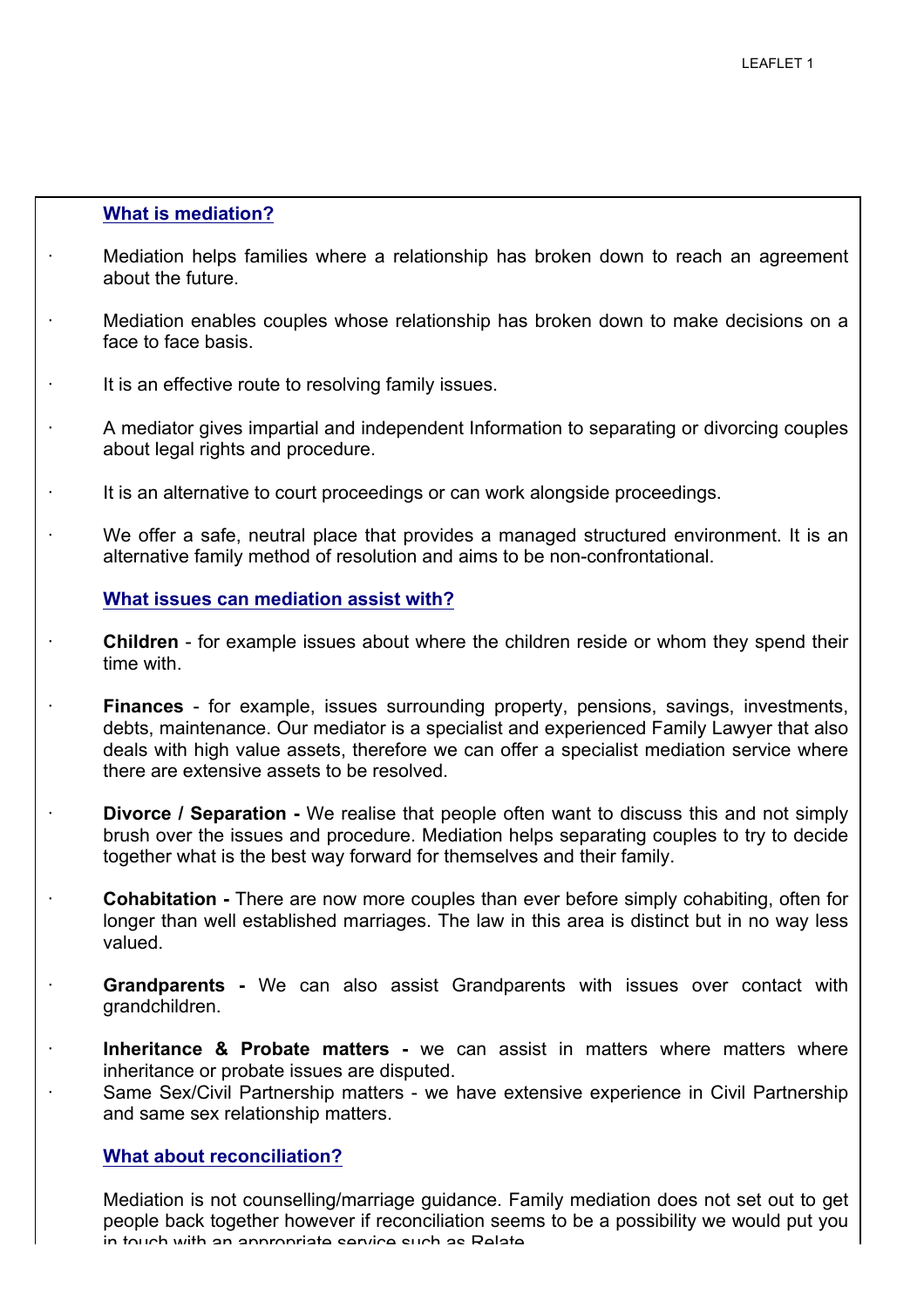#### **Mediation is voluntary**

It is important that each of you enters the mediation process able to discuss and plan freely together and without risk of threat or harm. Please let me know me if there are any concerns for you about your ability to discuss matters freely.

#### **Can I stop mediation at any time**

Either of you may terminate the mediation at any stage. If I think it may be inappropriate or unhelpful to continue I may also terminate the process. In either event, I will provide Information as to other options available to you.

#### **The Mediator is impartial**

As a mediator I am impartial and seek to help both of you equally. I do not make judgments or express opinions about who may be right or wrong, nor do I take sides. I help you to reach your own decisions about your futures.

#### **Do I need a solicitor?**

Mediators provide legal and financial information in an impartial way to help you understand the options available to you. The choices and decisions are yours and I do not make judgments about your individual or joint situation, nor provide advice on your "best interests". I will help you both I will help you both to reality test the options and discuss with you which solutions might work best for you and your family. If it seems that your proposed solutions are outside the parameters that a court might approve, I will discuss this with you. It is possible and often very helpful for you to have advice from your solicitors during the mediation process in order to make informed decisions and so that your respective advisers are kept informed as to progress.

#### **Mediation is open and honest with each party?**

All information including correspondence from either of you will be shared openly with you both. The only exception to this is an address or telephone number which either of you wishes to keep confidential.

Mediation cannot take place if I have prior knowledge of the situation through previous involvement as a solicitor, counsellor or in any other professional role. If any other conflict or perceived conflict of interest arises or emerges I will not be able to continue to act as a mediator.

If you are eligible for legal aid/ public funding (we will assess you) then there is NO CHARGE for the mediation process for you. Although we do not have a legal aid contact to undertake legal aid we agree with the principle and agree not to charge for the service under these circumstances.

#### **Costs**

We will check whether or not you qualify for legal aid. If you qualify for legal aid you would not have to pay for an assessment meeting nor would you have to pay for mediation. If the other person qualifies for legal aid then again you would not have to pay for the assessment meeting and also the first mediation session would be free.

If neither of you qualify for legal aid then you would have to pay for the assessment meeting and that cost is £80 plus VAT per person and the mediation sessions are charged at £125 plus VAT, i.e. £150, per person per session, i.e. £300 including VAT per session for a couple.